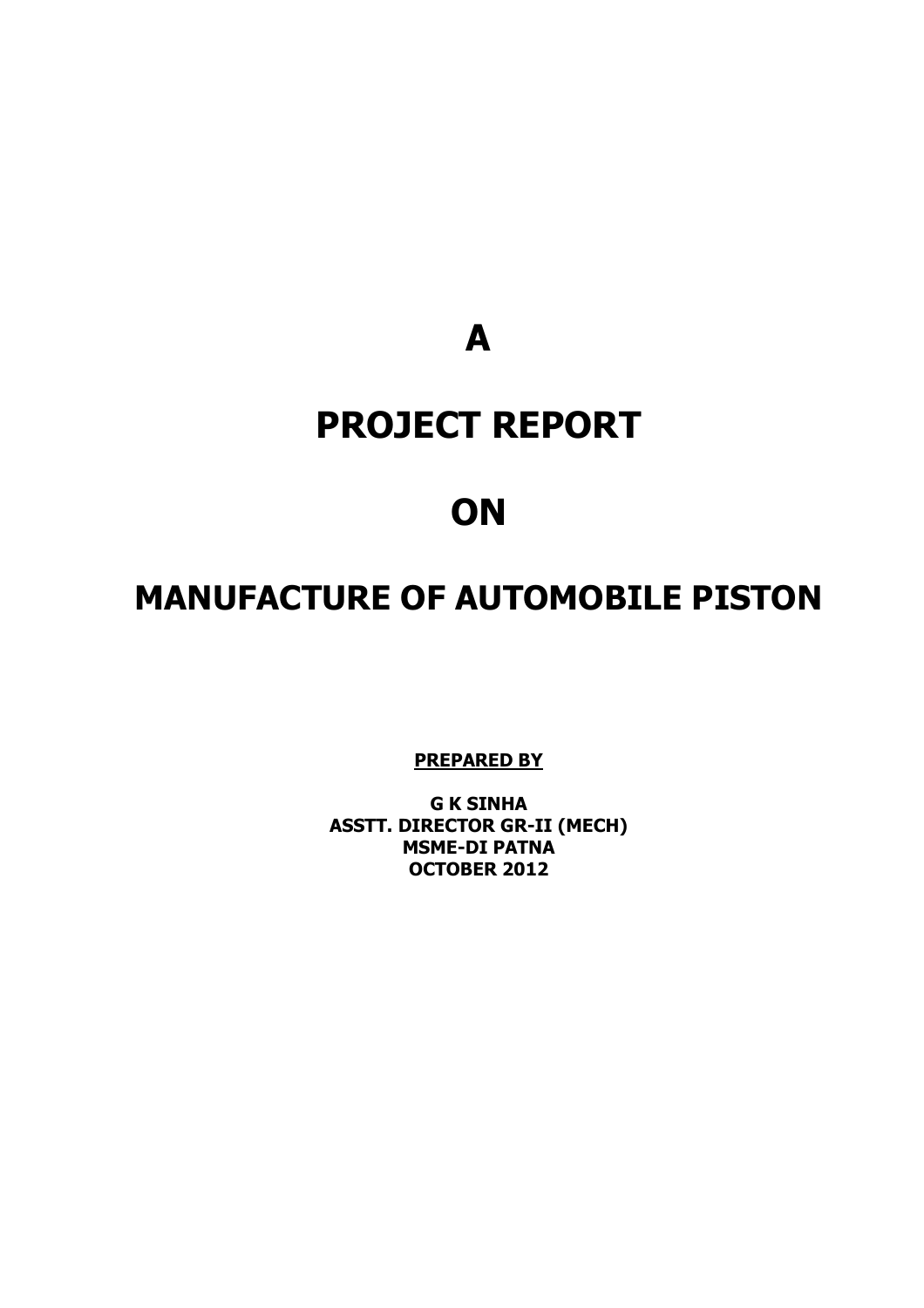# **PROJECT PROFILE**

- PRODUCT : AUTOMOBILE PISTON
- **PRODUCT CODE : 331159000 (SAMPLE)**
- **CATEGORY : MECHANICAL**
- **QUALITY & STANDRADS : IS 12025 : 1987**
- **MONTH & YEAR : OCTOBER, 2012**
- **PREPARED BY : G.K SINHA ASSTT. DIRECTOR GR-II (MECHANICAL) MSME – DI, PATLIPUTRA INDUSTRIAL ESTATE, PATNA (BIHAR)**
- **TELE/FAX :**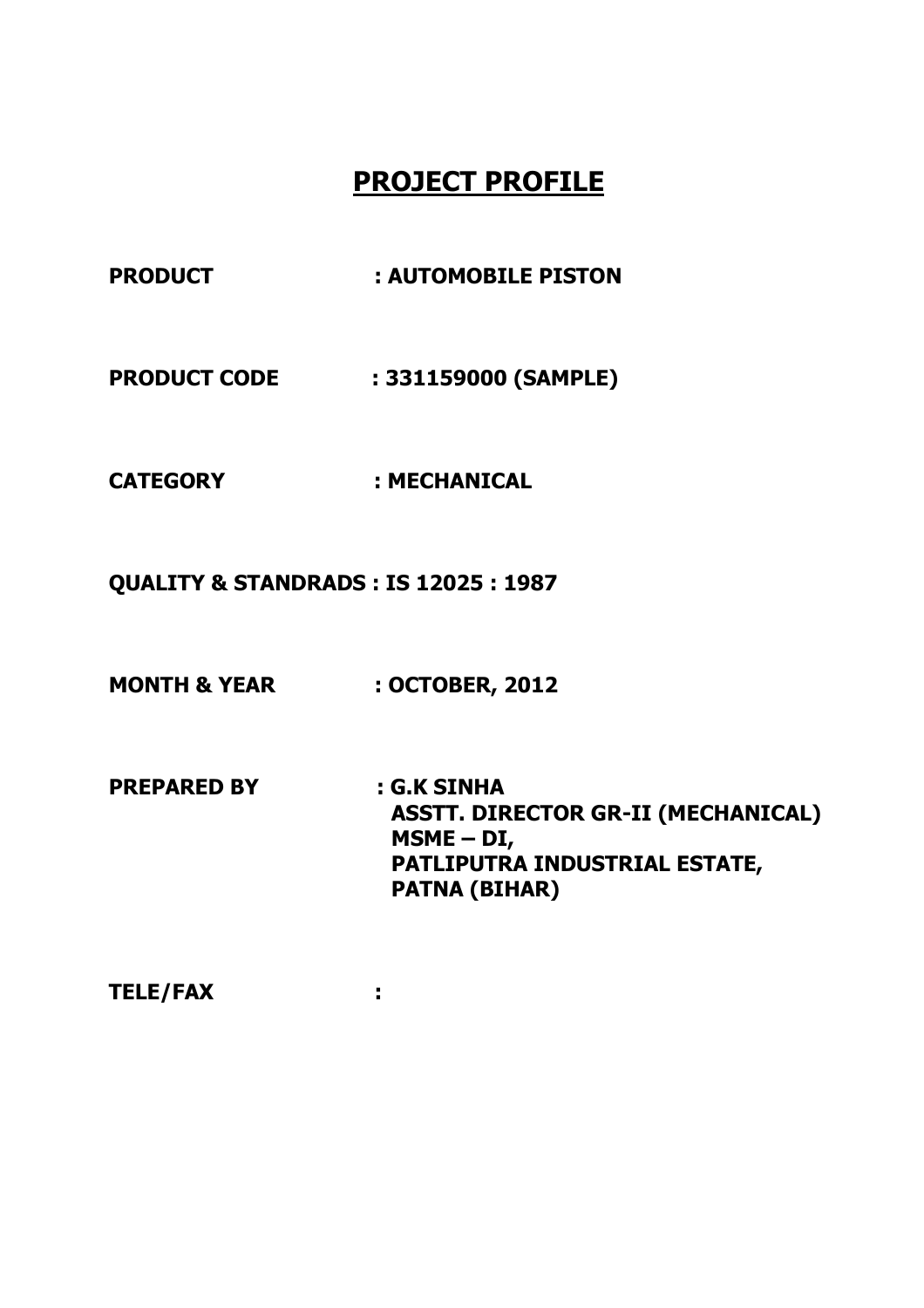# **INTRODUCTION**

The automotive industry is the key driver of any growing economy. The automobile industry comprises automobile and auto component sectors. The component production range includes engine parts 31%, drive transmission and steering parts 19%, suspension and braking parts 12%, electrical parts 10%, equipments 12%, body and chessis 9% and others 7%. Indigenous firms like Bharat Forge, Sundaram Fasteners, Minda Industries and Gabrial India Ltd. are in the limelight in auto component sector.

This project report is mainly focussed on manufacture of "automobile piston", one of the most demanding engine parts.

# **MARKET POTENTIAL**

The Indian automobile industry is growing at a very high rate with sales of more than one million passenger vehicles per annum. The overall growth rate is 10-15 % for automobile industry and 28 % for automobile component sector annually. Today's competitive market has put all major automobile companies upfront to design and develop varieties of vehicles as per customer demands. The replacement market is also likely to expand. This indicates scintillating prospects for much faster growth and development of new auto component industry.

The Auto Component Manufacturers Association (ACMA) has pegged domestic demand for auto components at  $$$  20-25 billion in 2015 from current demand of approximately  $$$  10 billion.

# **BASIS AND PRESUMPTIONS**

- 1. The production capacity of the unit has been worked out on the basis of single shift of 8 hours a day for 300 working days a year ( i.e, 25 days a month ).
- 2. The unit is expected to work at 70% efficiency of installed capacity with yield rate of 95%.
- 3. Wages for labour, etc. have been considered as per the prevailing market rates in accordance with the Minimum Wages Act. The proprietor is considered as the Manager.
- 4. The unit is assumed to run in a rented/leased building.
- 5. The cost of machinery and equipments have been taken as per the rates quoted by manufacturers/suppliers.
- 6. The cost of raw material and other inputs are based on current prices prevailing in local market.
- 7. Interest rate for fixed and working capital investment have been calculated on an average rate of 16%.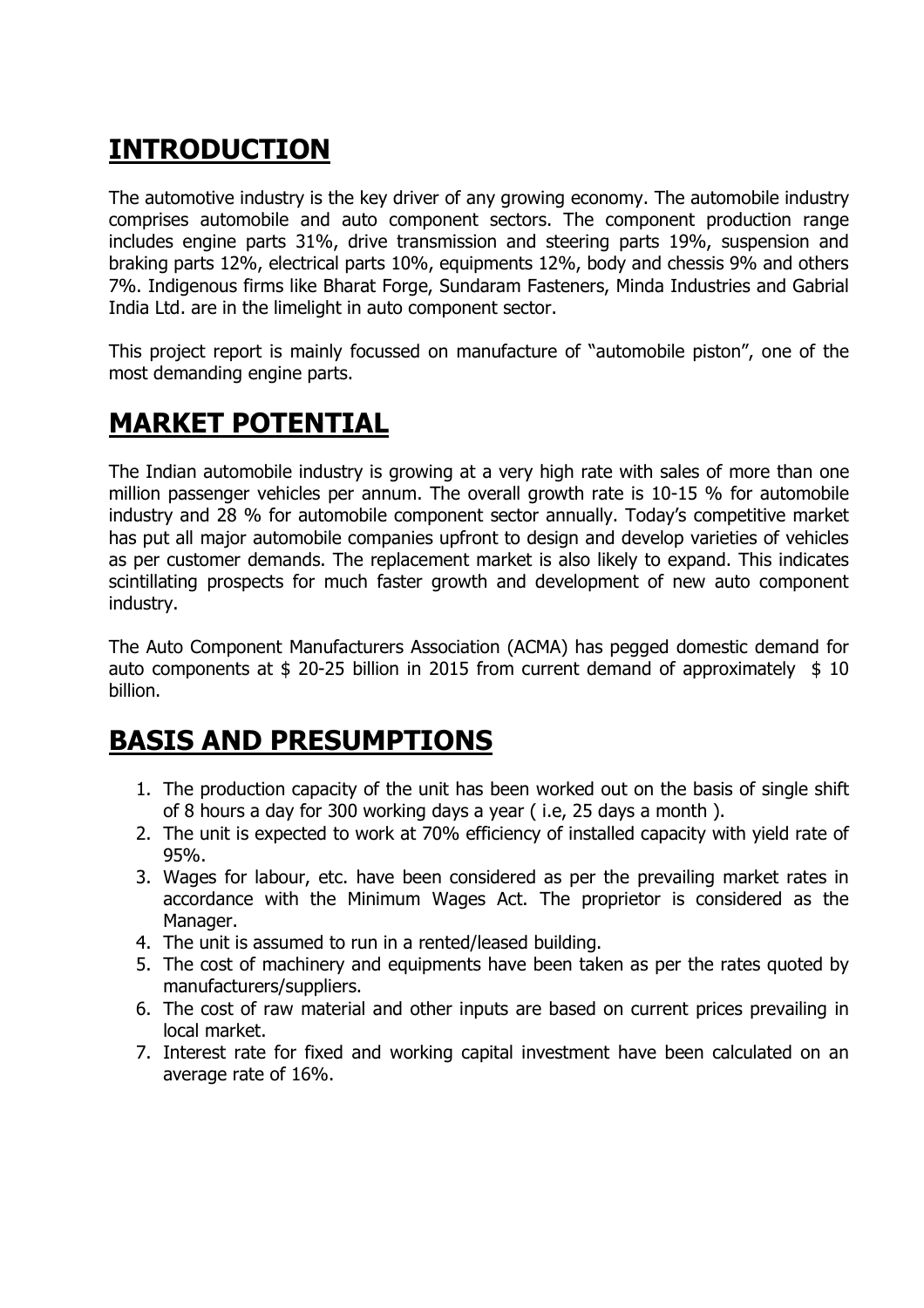# **IMPLEMENTATION SCHEDULE**

| S.No. | <b>Name of Activity</b>                                   | <b>Period</b> |
|-------|-----------------------------------------------------------|---------------|
| 1.    | Preparation of Project Report                             |               |
| 1(a)  | Market survey                                             | 4 Weeks       |
| 1(b)  | <b>Calling Quotations</b>                                 | 6 Weeks       |
| 1(c)  | <b>Scheme Preparation</b>                                 | 2 Weeks       |
| 2.    | Provisional registration as SSI (EM1)                     | 4 Weeks       |
| 3.    | <b>Clearance from Pollution Control Board</b>             | 4 Weeks       |
| 4.    | Financial arrangement from banks/financial institutions   | 8 Weeks       |
| 5.    | Selection of site for unit                                | 3 Weeks       |
| 6.    | Purchase of Plant, Machinary and Equipments               | 8 Weeks       |
| 7.    | Erection, Electrification and Commissioning of Machines   | 4 Weeks       |
| 8.    | Procurement of Raw Materials, Tools, Guages and Measuring | 3 Weeks       |
|       | Equipments, etc.                                          |               |
| 9.    | Recruitment of Staff and Workers                          | 4 Weeks       |
| 10.   | Trial run and Commencement of Production                  | 1 Weeks       |
|       | $Total =  $                                               | 51 Weeks      |

# **TECHNICAL ASPECTS**

## **Automobile Piston - Introduction :**

In an Internal Combustion engine, piston converts the thermal energy of fuel into mechanical energy. The main functions of the piston are :-

- (a) To transmit the gas forces via connecting rod to the crank shaft.
- (b) To seal in conjunction with the piston rings and combustion chamber against gas leakage to the crankcase and to prevent the infiltration of oil from crankcase into the combustion chamber.
- (c) To dissipate absorbed combustion heat to the cylinder liner and cooling oil.

## **Operating Conditions :**

Pistons are subject to high mechanical and thermal loads. The mechanical loads on the piston result from extreme pressure cycles with peak pressures upto 200 bar in combustion chamber and huge forces of inertia caused by extremely high acceleration during the reciprocating motion of piston. The thermal loads on the piston result from combustion process with peak gas temperatures in the combustion chamber between 1800 to 2600 °C.

For pistons, these challenges translate into maximum strength requirements in the relevant temperature range combined with minimum weight.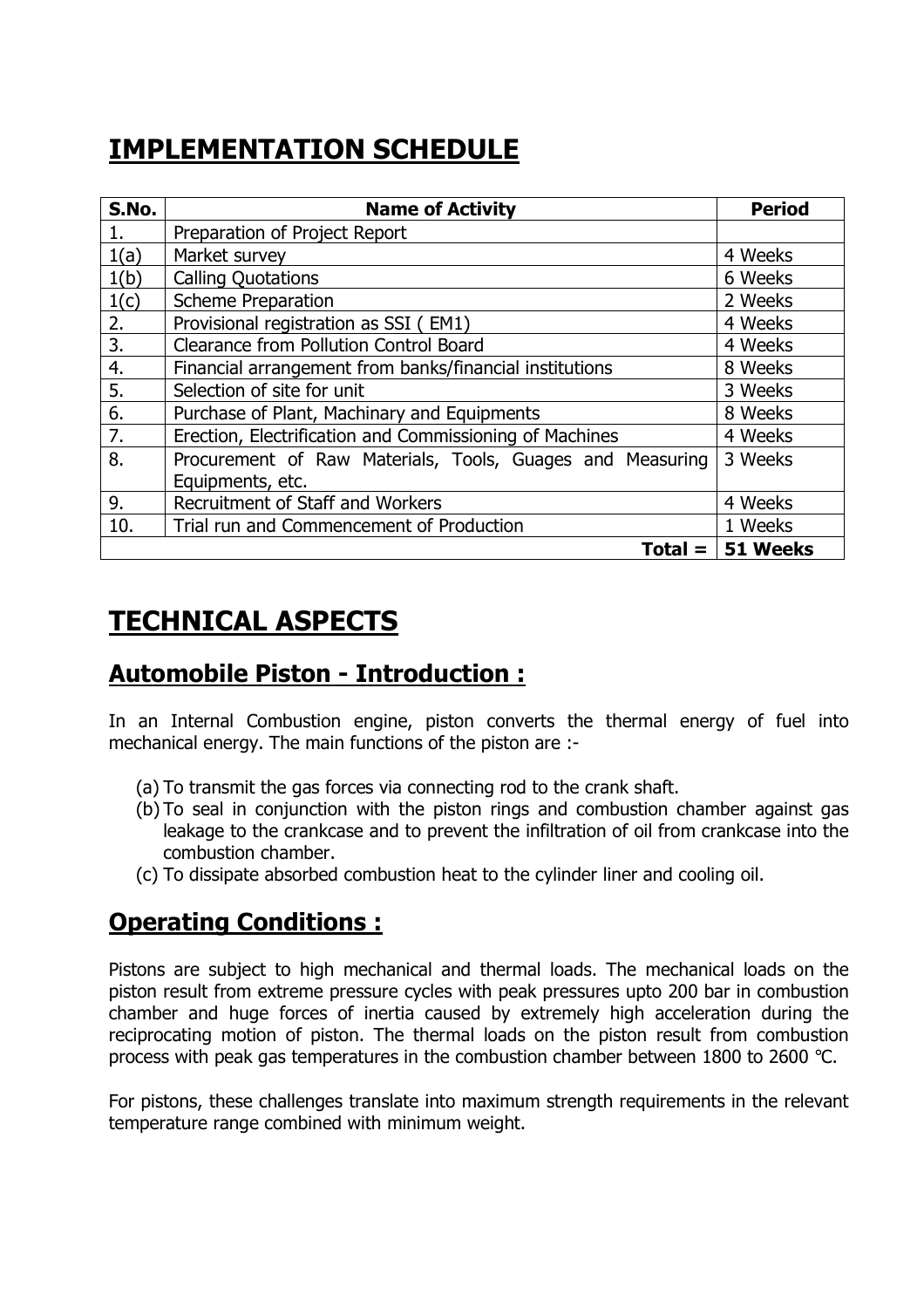## **Raw Material :**

Aluminium Alloys are the preferred material for pistons both in gasoline and diesel engines due to their specific characteristics :- low density, high thermal conductivity, easy machinability, high reliability and very good recycling characteristics. Proper control of the chemical composition, processing conditions and final heat treatment results in a micro structure which ensures the required mechanical and thermal performance, in particular the high thermal fatigue resistance.

The standard material for piston is Al-12%Si alloy containing in addition approximately 1% each of Cu, Ni and Mg.

### **Process of Manufacture :**

The aluminium alloy is formed into roughly shaped piston blanks either by casting or forging. Thereafter, piston blanks are machined to final specification.

Cast Pistons : They are most common due to the simpler and less expensive manufacturing processes involved. The majority of pistons are produced by gravity die casting process.

Forged Pistons : They are made from higher strength aluminum alloy billets which are pressed into their basic shape rather than poured. Forged pistons have a finer microstructure than cast pistons with the same alloy composition.

#### **Details of Processes involved in Manufacture of Piston by Casting Process :-**

- **1. Foundary :** Foundary is the beginning of piston manufacturing. At the foundary, die is prepared for taking molten aluminium alloy by heating it to operating temperature for approximately one hour. This process allows the die to readily accept the molten material when it is poured. The process starts by heating the aluminium alloy well above the melting point but below its boiling point, i.e, upto 700°C. Molten aluminium alloy is then poured into the die through sprue. The material is then allowed to cool into the die by placing it into a bin of hot water. Thereafter, the casting is prepared to ensure improved qualities.
- **2. Pin Boring :** At this stage, the piston casting has the gudgeon pin hole rough machined and the locating bung (i.e, base of the casting) machined to allow placement of the casting in other machines. The locating bung is turned on a simple lathe, thereafter pin boring is carried out on a pin borer.
- **3. Turning :** Turning of the piston casting is carried out on pricision lathe machines. The castings are placed in the lathe on a bung and held in place by a solid rod through the gudgeon pin hole. A draw bolt is activated in the chuck which draws the rod towards chuck and holds the piston in place. The piston is now ready for finishing processes.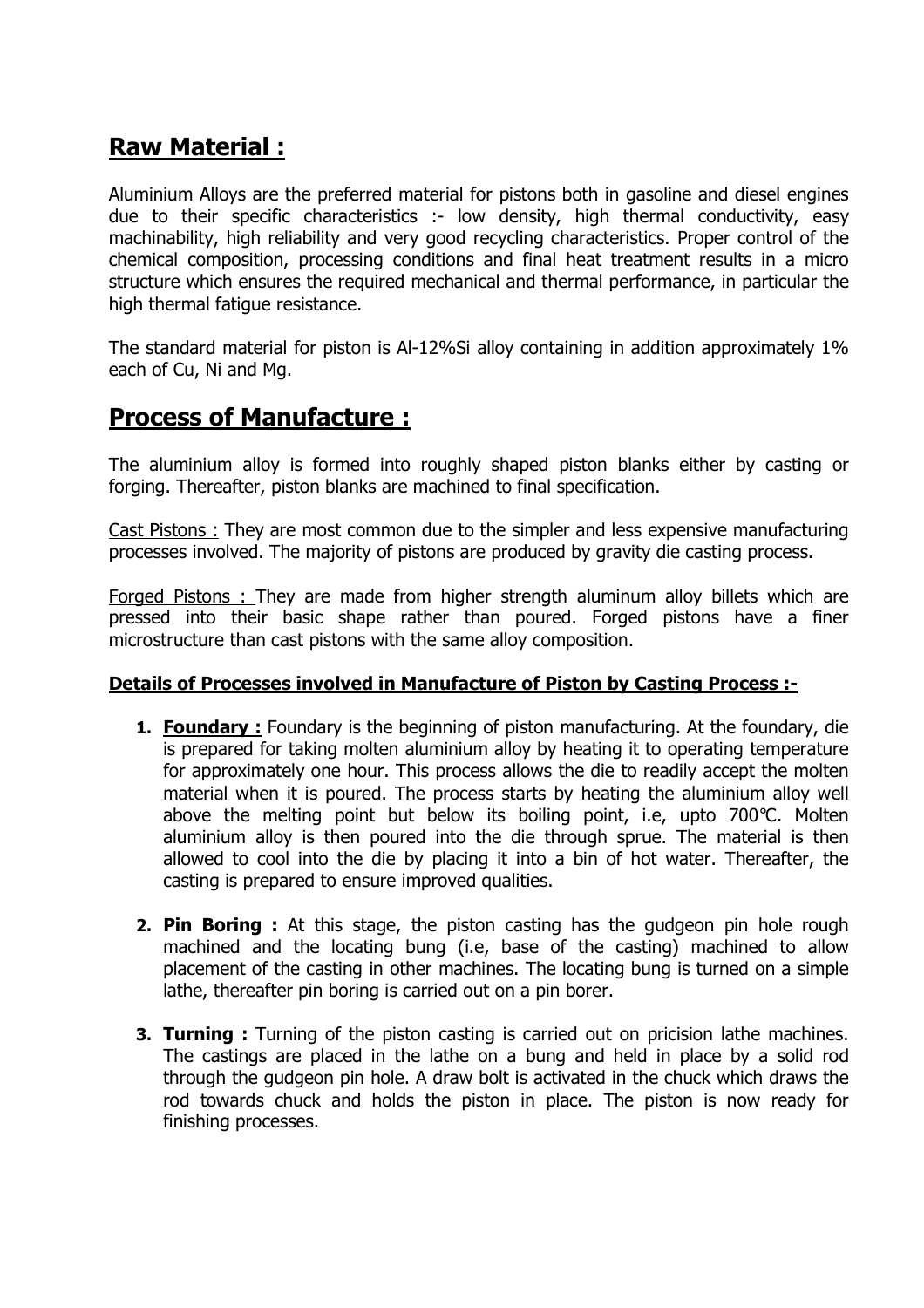#### **4. Finishing Processes :**

- (a) The first stage of finishing processes include drilling oil holes in gudgeon pin bosses and oil ring grooves, cutting slots in the skirt, valve relieving and crank relieving.
- **(b)** Grinding : This process involves the final size being machined on the piston. The process involved is cam grinding which machines the skirt of the piston only.
- **(c)** Reaming : This is the final machining process which involves the piston being placed in a bath of oil and reamed to reach the final size required.
- **5. Pin Fitting and Final Inspection :** At this stage, the piston is cleaned, fitted with gudgeon pin, size and category stamped and then sent to dispatch.

## **Quality Controls & Standards :**

As per IS 7793 : 1975, Aluminium Alloys for I.C engine pistons; basically four grades of the alloys have been specified namely  $-$  2285, 4658, 4928-A and 4928-B with various alloying compositions like Si, Cu, Mg, Fe, Mn, Ni, Zn, etc.

Hardness has been specified between 90 to 140 HB with tensile strength ranging from 165 to 275 N/mm2 for various grades.

## **Pollution Control :**

As foundary shop is there which requires strict measures to minimize pollution. Therefore consent of the State Pollution Control Board is essentially required which will remain valid till the unit modifies or changes its process.

## **Energy Conservation :**

There is a little scope for energy conservation in this industry except in the foundary, where the furnace should be properly insulated to reduce radiation losses and shold be fitted with automatic pyrometer control to maintain proper temperature in the furnace.

## **Production Capacity :**

Production Capacity (Per annum) = Prodn. rate per hour X Yield rate X Efficiency X Hours per shift X No. of shift per day X No. of working days per month X No. of month per annum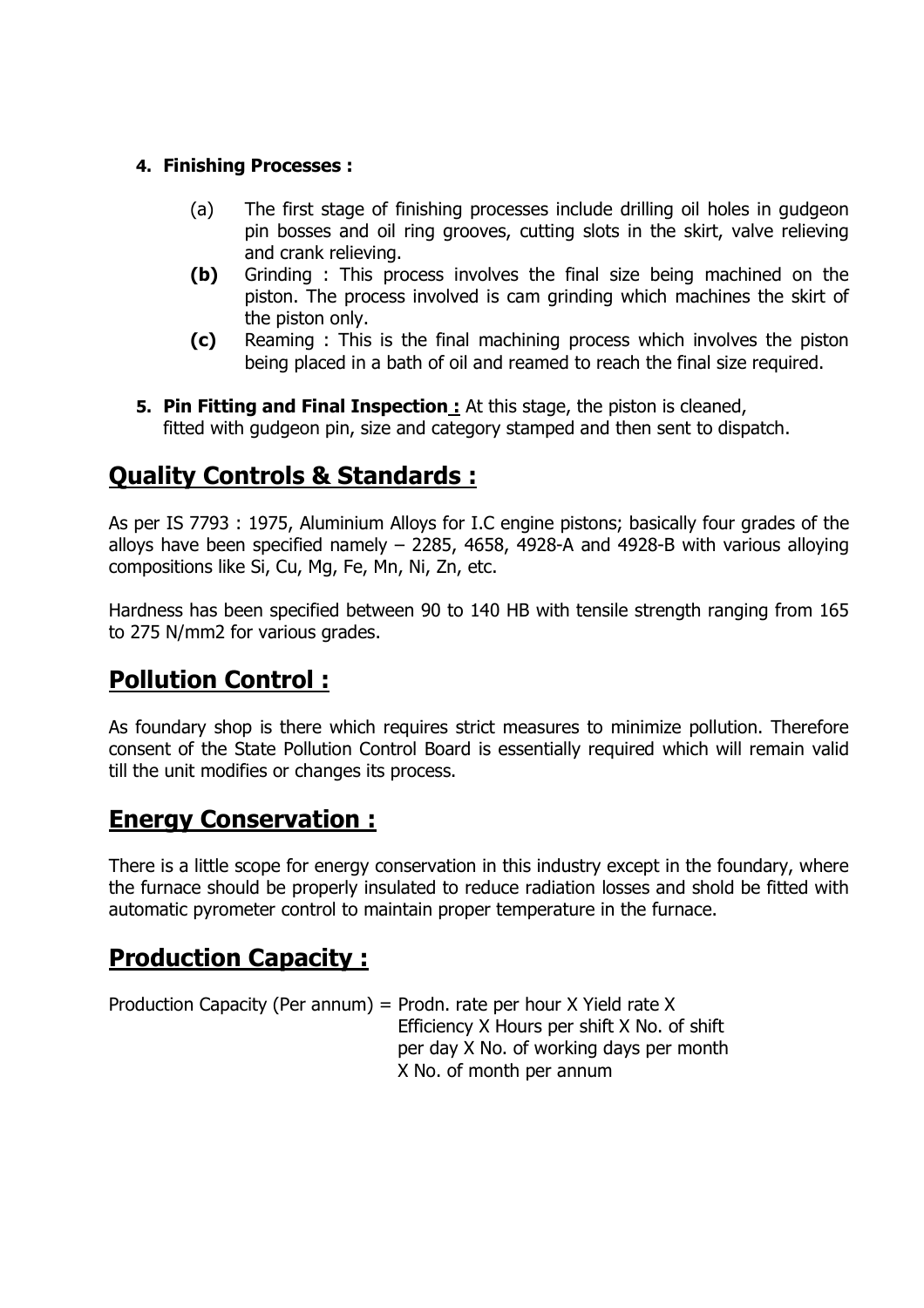Here,

Prodn. rate per hour  $= 12$ Yield rate  $= 95%$ Efficiency = 70% Hours per shift  $= 8$  hours No. of shift per day  $= 1$  shift No. of working days per month = 25 days No. of month per year  $= 12$  months

Now,

#### **Production Capacity (Per annum) = 12 x .95 x. 70 x 8x 1 x 25 x 12**

#### **= 19152 Nos.**

#### **= 19000 Nos. (Say)**

## **FINANCIAL ASPECTS**

### **1. FIXED CAPITAL**

#### **(i) Machines & Equipments :**

| S.No. | <b>Particulars</b>                                                                       | Qty.           | Rate per<br>unit(In Rs) | <b>Amount(In</b><br>Rs) |
|-------|------------------------------------------------------------------------------------------|----------------|-------------------------|-------------------------|
| 1.    | Crucible type Tilting Furnace (Electric),<br>250 kg                                      | 4              | 70000/-                 | 280000/-                |
| 2.    | <b>Boring Machine</b>                                                                    | 1              | $50000/-$               | $50000/-$               |
| 3.    | Lathe Machine, Bed length 4'6", swing<br>dia 350 mm, 1.5 KW / 2 H.P                      | $\overline{4}$ | $60000/-$               | 240000/-                |
| 4.    | <b>Precision Lathe Machine</b>                                                           | $\overline{2}$ | $80000/-$               | 160000/-                |
| 5.    | Pillar type Drilling Machine, 0.5 H.P                                                    | 1              | $35000/-$               | $35000/-$               |
| 6.    | Bench Grinder double ended, 0.25 H.P                                                     | 1              | 15000/-                 | 15000/-                 |
| 7.    | Tempering Furnace, 400°C                                                                 | 1              | 70000/-                 | 70000/-                 |
| 7.    | Laboratory comprising chemical<br>and<br>physical testing                                | $\mathbf{1}$   | 200000/-                | 200000/-                |
| 8.    | Bench-Vice, Table, Fixtures, Measuring<br>Instruments, Moulding box, Die, Guages,<br>etc | L.S            | 100000/-                | 100000/-                |
| 9.    | Other<br>Electrical<br>and<br>Generator<br><b>Accessories</b>                            | $\mathbf{1}$   | 100000/-                | 100000/-                |
|       |                                                                                          |                | $Total =  $             | 1250000/-               |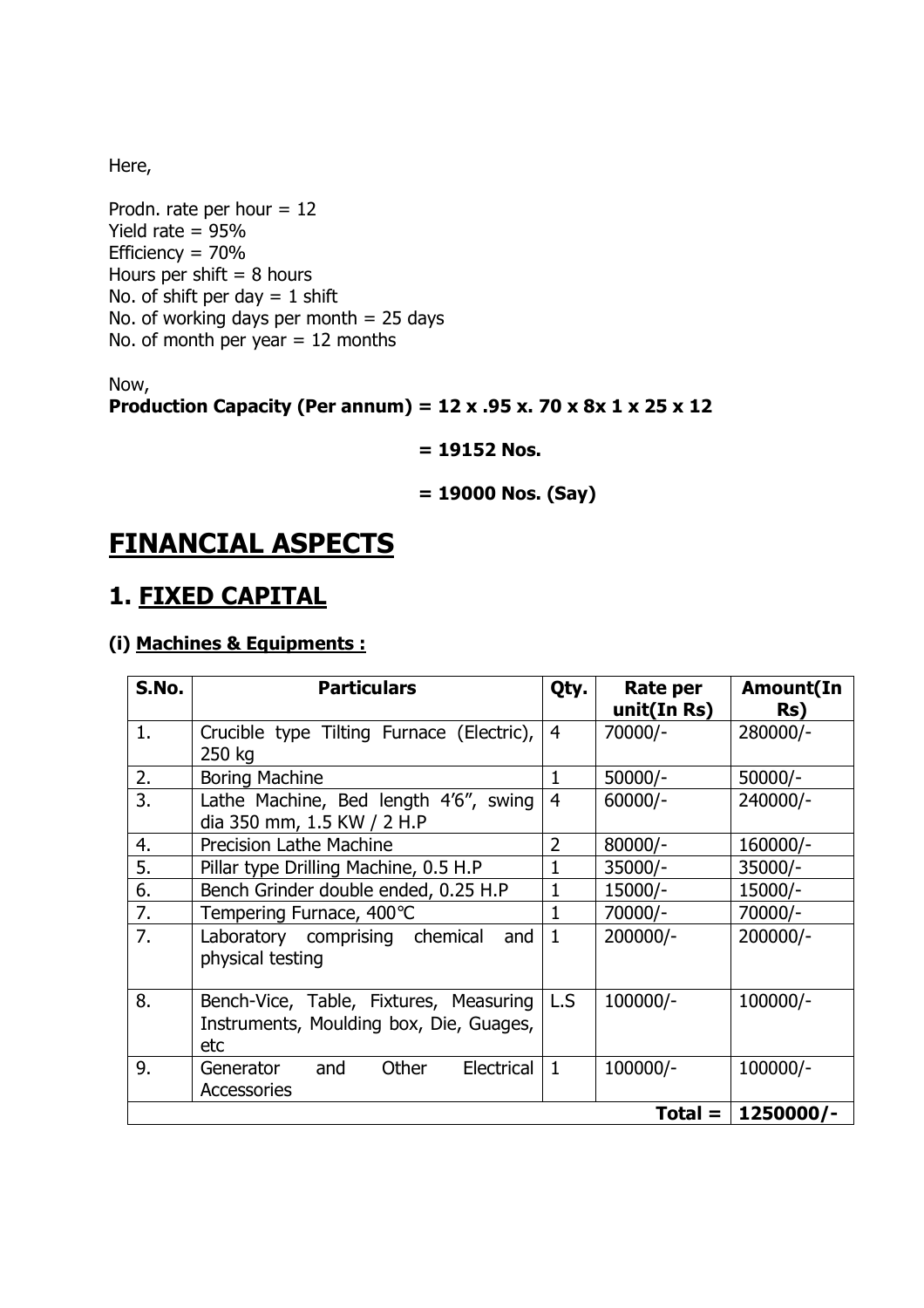#### **(ii) Pre-Operative Expenses :** Rs 70000/-

#### **( iii ) Electrical and Mechanical installation @ 10% of Plant and Machinary cost :**

Rs 125000/-

#### **(iii ) Office/Lab. Furniture & Equipments :** Rs 100000/-

**Total Fixed Capital = 1545000/-** 

### **2. WORKING CAPITAL (PER MONTH)**

#### **(i) Salary & Wages :**

| S.No.                                                    | <b>Salary and Wages</b> | Nos.           | <b>Salary (In</b> | <b>Amount (In</b> |
|----------------------------------------------------------|-------------------------|----------------|-------------------|-------------------|
|                                                          |                         |                | Rs)               | Rs)               |
| 1.                                                       | Supervisor              | $\overline{2}$ | 12000/-           | 24000/-           |
| 2.                                                       | Storekeeper             |                | $7000/-$          | $7000/-$          |
| 3.                                                       | <b>Office Assistant</b> |                | $9000/-$          | $9000/-$          |
| 4.                                                       | <b>Skilled Worker</b>   | 4              | $10000/-$         | $40000/-$         |
| 5.                                                       | Semi-skilled Worker     | 5              | $8000/-$          | $40000/-$         |
| 6.                                                       | <b>Unskilled Worker</b> | 3              | $7000/-$          | $21000/-$         |
| 7.                                                       | Maintenance Fitter      |                | $9000/-$          | $9000/-$          |
| $Total =$                                                |                         |                |                   | 150000/-          |
| Perquisites (i.e, Bonus, Incentives, Allowances) @ 15% = |                         |                |                   | $22500/-$         |
| <b>Grand Total =</b>                                     |                         |                |                   | 172500/-          |

#### **(ii) Raw Materials :**

| S.No. | <b>Raw/Input Material</b>                        | Qty.                                          | Rate per<br>unit | <b>Amount (In</b><br>Rs) |
|-------|--------------------------------------------------|-----------------------------------------------|------------------|--------------------------|
|       | Aluminium Alloy, Al-12%Si                        | 480<br>Kg(considering<br>piston wt 300<br>qm) | $110/-$          | 52800/-                  |
| 2.    | Packing Material (Moulded<br>hard paper cartoon) | 1600 Nos.                                     | $7/-$            | 11200/-                  |
|       |                                                  |                                               | $Total =$        | $64000/-$                |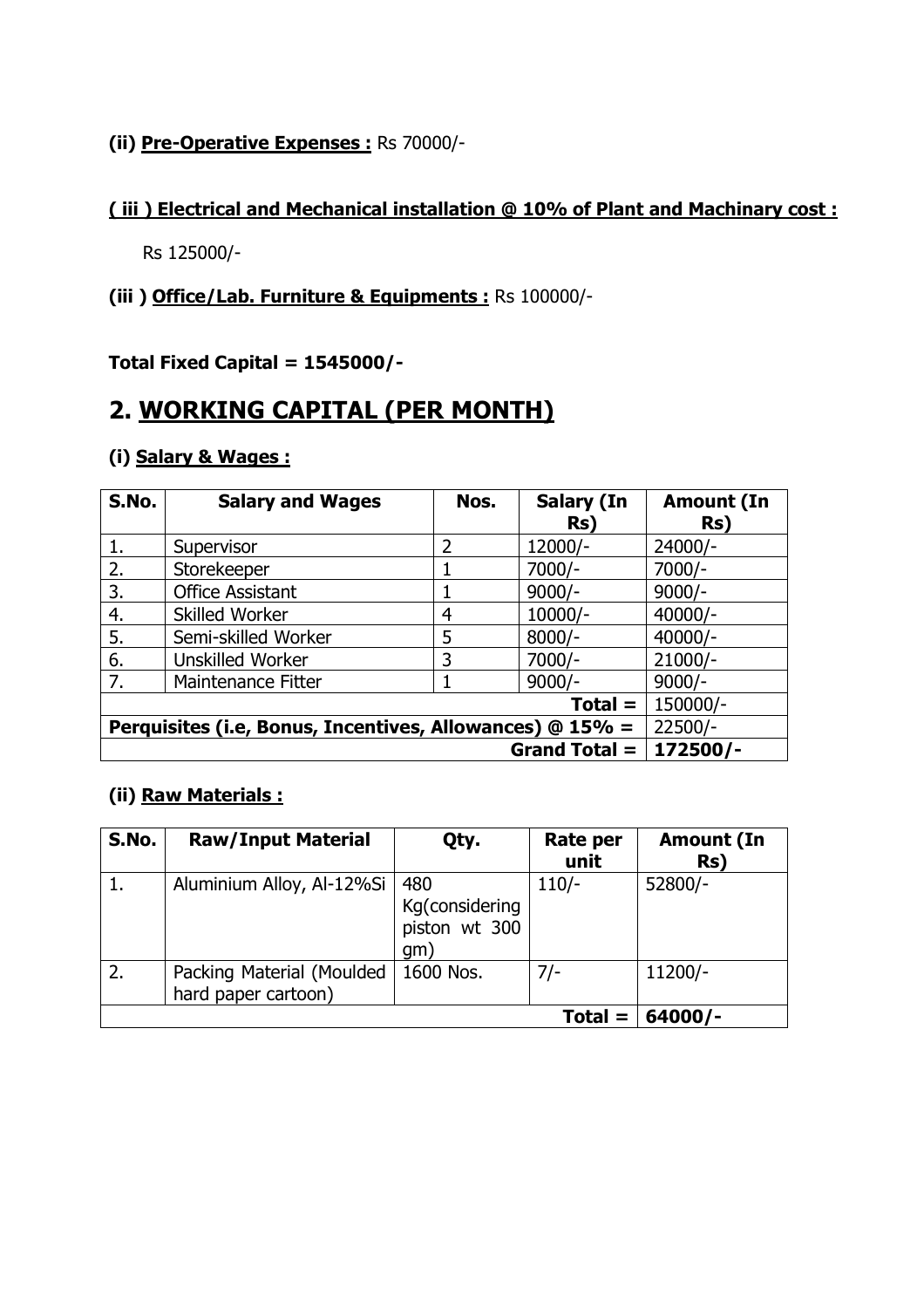### **(iii) Utilities :**

| S.No. | <b>Utilities</b> | <b>Consumption</b> | Rate per<br>unit | <b>Amount (In</b><br>Rs) |
|-------|------------------|--------------------|------------------|--------------------------|
|       | Electricity      | 4000 Unit          | $5/-$            | $20000/-$                |
| z.    | Fuel             | 200 Litre          | $50/-$           | $10000/-$                |
| 3.    | Water            | <b>100 KL</b>      | 10/-             | $1000/-$                 |
|       |                  |                    | $Total =$        | $31000/-$                |

### **( iv) Other Contingent Expenses :**

| S.No. | <b>Particulars</b>                       | Amount (In Rs) |
|-------|------------------------------------------|----------------|
| 1.    | <b>Building rent</b>                     | $25000/-$      |
| 2.    | Insurance                                | $10000/-$      |
| 3.    | Office stationary and postage            | $3000/-$       |
| 4.    | Publicity and advertisement              | $8000/-$       |
| 5.    | Travelling and conveyance                | 7000/-         |
| 6.    | Legal and other expenses                 | $5000/-$       |
| 7.    | Repair and Maintenance                   | $8000/-$       |
| 8.    | Consumable stores                        | $6000/-$       |
| 9.    | Miscellaneous expenses, i.e, Taxes, etc. | $20000/-$      |
|       | $Total =$                                | $92000/-$      |

**Total Working Capital, i.e, Recurring Expenditure (For 1 Month) = 359500/-** 

**Total Working Capital, i.e, Recurring Expenditure (For 3 Month) = 1078500/-** 

**Total Capital Investment (Fixed+Working) = 2623500/-** 

# **FINANCIAL ANALYSIS**

## **1. Cost of Production (Per annum)**

| S.No. | <b>Particulars</b>                                | <b>Amount (In</b>    |
|-------|---------------------------------------------------|----------------------|
|       |                                                   | Rs)                  |
| 1.    | <b>Total annual Recurring Cost</b>                | 4314000/-            |
| 2.    | Depreciation on Machines & Equipments @10%        | $90000/-$            |
|       | (Excluding furnace)                               |                      |
| 3.    | Depreciation on Furnace @20%                      | 70000/-              |
| 4.    | Depreciation on Office/Lab Furniture & Equipments | $20000/-$            |
|       | @20%                                              |                      |
| 5.    | Interest on total Capital Investment @16%         | 419760/-             |
|       |                                                   | Total = $ 4913760/-$ |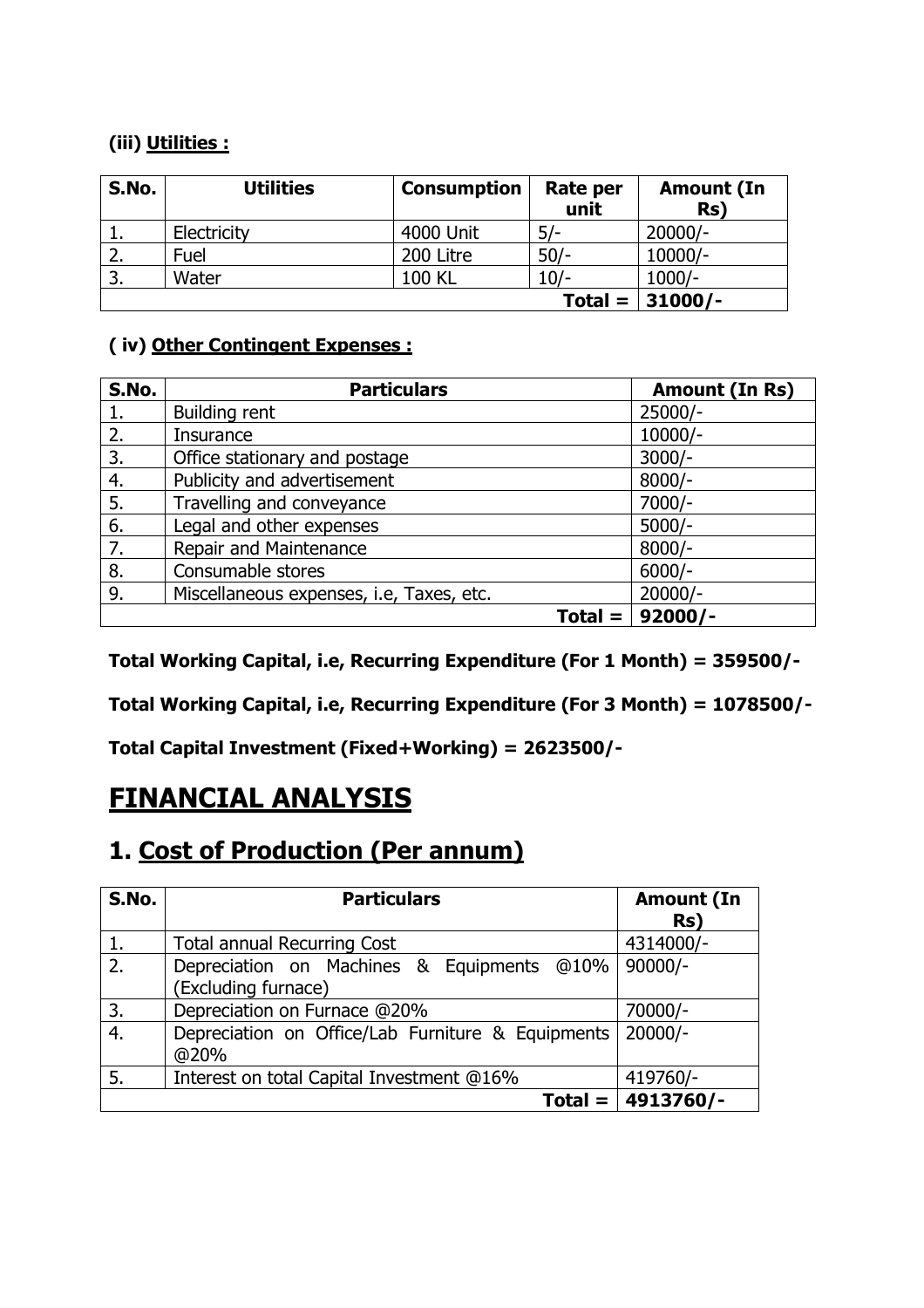## **2. Turn-over (Per annum)**

| S.No. | Item                     | Sold Qty.<br>(In nos.) | Rate per<br>unit<br>including<br>VAT @ 13% | <b>Amount (In</b><br>Rs) |
|-------|--------------------------|------------------------|--------------------------------------------|--------------------------|
|       | <b>Automobile Piston</b> | 19000                  | 360                                        | 6840000/-                |

## **3. Net Profit (Per annum)**

Net Profit (Per annum) = Total turn over (Per annum) – Total cost of prodn. (Per annum)

 $= 6840000 - 4913760$ 

**= 1926240/-** 

# **4. Profit Ratio**

Net Profit Ratio = (Net profit per annum / Total turnover per annum)  $\times$  100

 $=$  (1926240 / 6840000)x100

**= 28.16 %**

## **5. Rate of Return (On Investment)**

Rate of Return = (Net profit per annum / Total capital investment)  $x$  100

 $=$  (1926240 / 2623500) x 100

**= 73.42 %**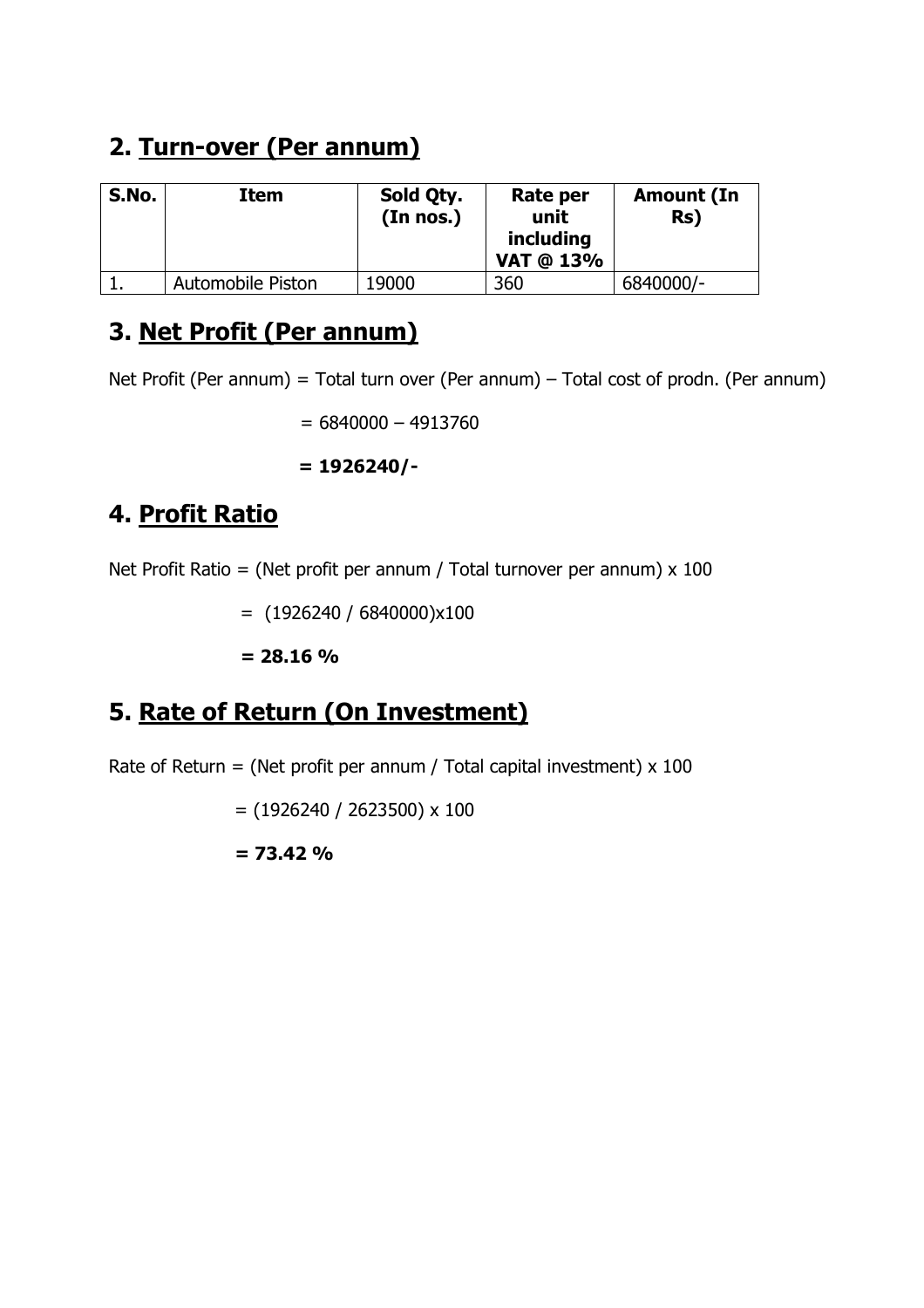# **6. Break Even Point (B.E.P)**

### **Fixed Cost**

| S.No. | <b>Particulars</b>                               | Amount (In Rs) |
|-------|--------------------------------------------------|----------------|
| ı.    | Interest on total capital investment             | 419760/-       |
| 2.    | Total depreciation                               | $90000/-$      |
| 3.    | <b>Building rent</b>                             | $25000/-$      |
| 4.    | Insurance                                        | $10000/-$      |
| 5.    | 40% of other contingent expenses (excluding rent | 22800/-        |
|       | and insurance)                                   |                |
| 6.    | 40% of salary and wages                          | 69000/-        |
|       | $Total =$                                        | 636560/-       |

Break Even Point (B.E.P) = [Fixed cost / (Fixed cost + Profit)]  $\times$  100

 $=$  [636560 / (636560 + 1926240)] x 100

= **24.84 %**